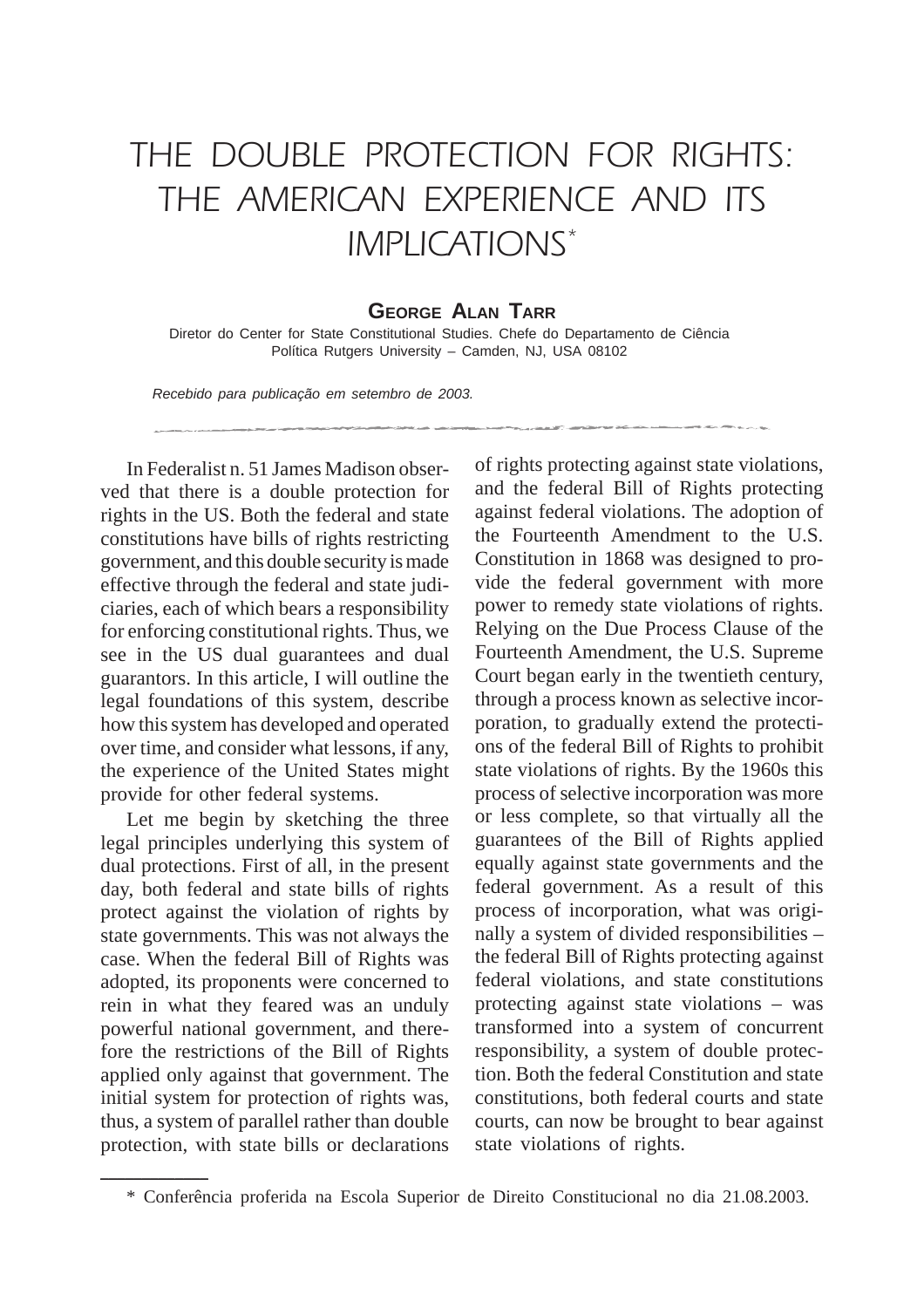The second crucial legal principle is that, in interpreting state and federal law, the federal Supreme Court serves as the ultimate interpreter of the federal law, including the Constitution, but each state supreme court as the ultimate interpreter of its state's law, including the constitution of that state. The U.S. Supreme Court can review the rulings of state supreme courts whenever federal law is involved. For example, were a person arrested and charged with possession of drugs under state criminal law, he might argue in state court that the evidence against him should be excluded from trial since it was seized in violation of his rights under the Fourth Amendment. Ultimately, since there is a federal constitutional claim involved, the U.S. Supreme Court could review the ruling of the state court. This Supreme Court review helps ensure that state courts interpret the federal Constitution in line with authoritative Supreme Court precedent – state courts are not permitted to give either a broader or narrower reading of federal constitutional rights than has been given by the US Supreme Court.

However, let me change the scenario slightly. Suppose that the defendant made no claim under the federal constitution but merely claimed that the police search violated the state constitution or state statutory law. In such a case, where the state court ruling is based exclusively on state law, on what judges typically refer to as "independent and adequate state grounds," there would be no possibility of review by the U.S. Supreme Court. When federal law is not implicated, the decision of the state supreme court on state law, including state bills of rights, is final and not subject to appellate review. The fact that rulings based exclusively on state bills of rights are insulated from review by the U.S. Supreme Court has become a crucial tactical consideration for civil-liberties groups as they plot their litigation strategies.

The final legal principle is that federal law is supreme within its sphere, so that when federal and state law conflict, federal law prevails. States and state courts therefore cannot recognize less in the way of rights for their residents than is required by federal law. Federal law creates a national minimum of rights or, in the words of one state court, "the least common denominator" of rights protection. But in the U.S. federal system, states and state courts can provide more protection for rights than is required as a matter of federal law.

And since the early 1970s, that is precisely what the states have done. From 1950 to 1969, in only ten cases did state judges rely on state guarantees of rights to afford greater protection than was available under the federal Constitution. However, from 1970 to 2000, they did so in more than one thousand cases. Scholars refer to this resurgence of state civil-liberties law, this new willingness of state courts to provide greater protections than are available under federal constitutional law, as the new judicial federalism. Federal constitutional law still remains the primary protection for rights in the US and the primary source of constitutional doctrine. But state constitutional law today serves as a complement to – and occasionally as an antidote to – federal pronouncements.

The development of this new judicial federalism raises a question, however. The governing legal principles that we have reviewed have not changed over time. Why then has the role of state courts and of state bills of rights changed? Why did the new judicial federalism arise when it did?

The standard account is that the new judicial federalism dates from the early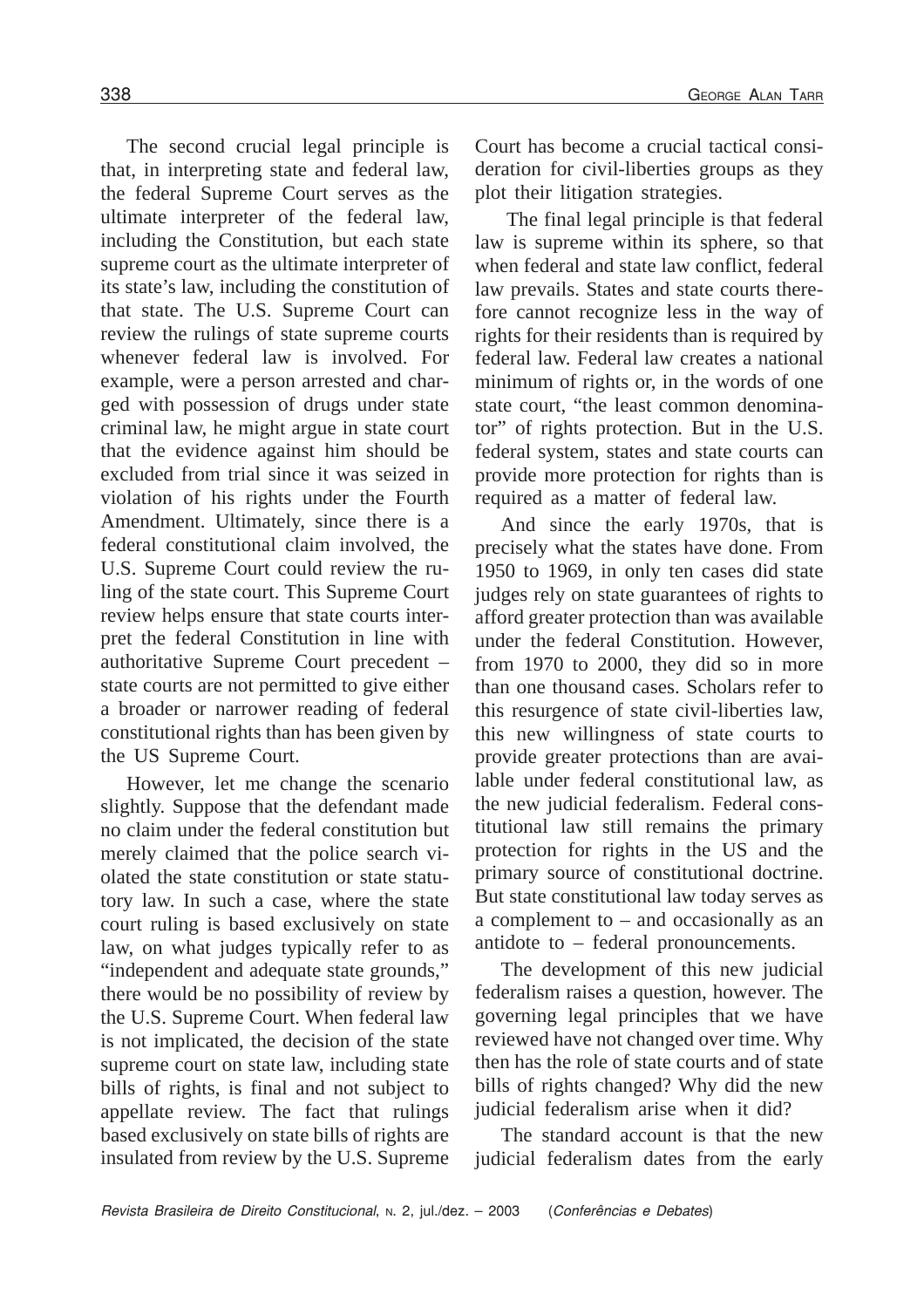1970s and is closely linked to changes in personnel on the U.S. Supreme Court, best symbolized by the appointment of Warren Burger to succeed Earl Warren as chief justice. These personnel changes alarmed civil-liberties advocates, who expected that the reconstituted Supreme Court would erode the gains they had made during the Warren Court era, particularly with regard to the rights of defendants in criminal cases. In retrospect, it appears that these fears were exaggerated: the Burger Court did not launch a full-scale assault on *Mapp v. Ohio*, *Miranda v. Arizona*, or other landmark Warren Court rulings. But whether these fears were warranted or not is not really the issue, at least for present purposes. What is crucial is the response of these civil-liberties groups, which was to look for alternative means to safeguard rights, a search that led them eventually to embrace state bills of rights.

On initial inspection, this might seem an odd choice. State bills of rights protect many of the same set of fundamental rights – the freedoms of speech and of the press, religious liberty, and protections for defendants – that are found in the federal Bill of Rights, and state courts had not been aggressive (to put it mildly) in enforcing.those guarantees. Nevertheless, several factors made these state bills of rights attractive to rights advocates. First, state judges interpreting state bills of rights are not obliged to conform their interpretations to the rulings of federal courts interpreting analogous federal provisions. Even when the language is identical or nearly identical, state judges are interpreting a unique document, with a unique history, and this uniqueness may justify a different interpretation. Moreover, even if the federal courts have interpreted an identical provision in a nearly identical case, the federal ruling is not binding –

states are the ultimate interpreters of their state constitutions, and they may simply disagree, they need not assume that the federal interpretation is the best legal interpretation.

Second, even when the state guarantees are analogous to those found in the federal Bill of Rights–for example, state guarantees of freedom of speech and of religious liberty – they are often framed in distinctive language. In particular, they are often more specific than their federal counterparts. For example, in addition to prohibiting governmental establishment of religion, nineteen states specifically bar religious tests for witnesses or jurors, and thirty-five prohibit expenditures for "any sectarian purpose". These textual differences may provide the basis for interpretations diverging from those emanating from the US Supreme Court.

Third, many state declarations of rights contain additional protections that have no federal analogue. For example, thirty-nine states guarantee access to a legal remedy to those who suffer injuries, eleven expressly protect a right to privacy, and seventeen expressly protect gender equality. Thus, these constitutions offer the prospect of extending rights protections beyond those recognized by the Warren Court.

Fourth – and most important – under the doctrine of "independent and adequate state grounds," rulings based solely on state law are not subject to federal review. This means that expansive state rulings, if based on state rights guarantees, are insulated from reversal by the Supreme Court. Thus, the standard account of the new judicial federalism emphasizes that the shift to state bills of rights represented a tactical maneuver by groups eager to evade what they perceived as a less hospitable federal constitutional law.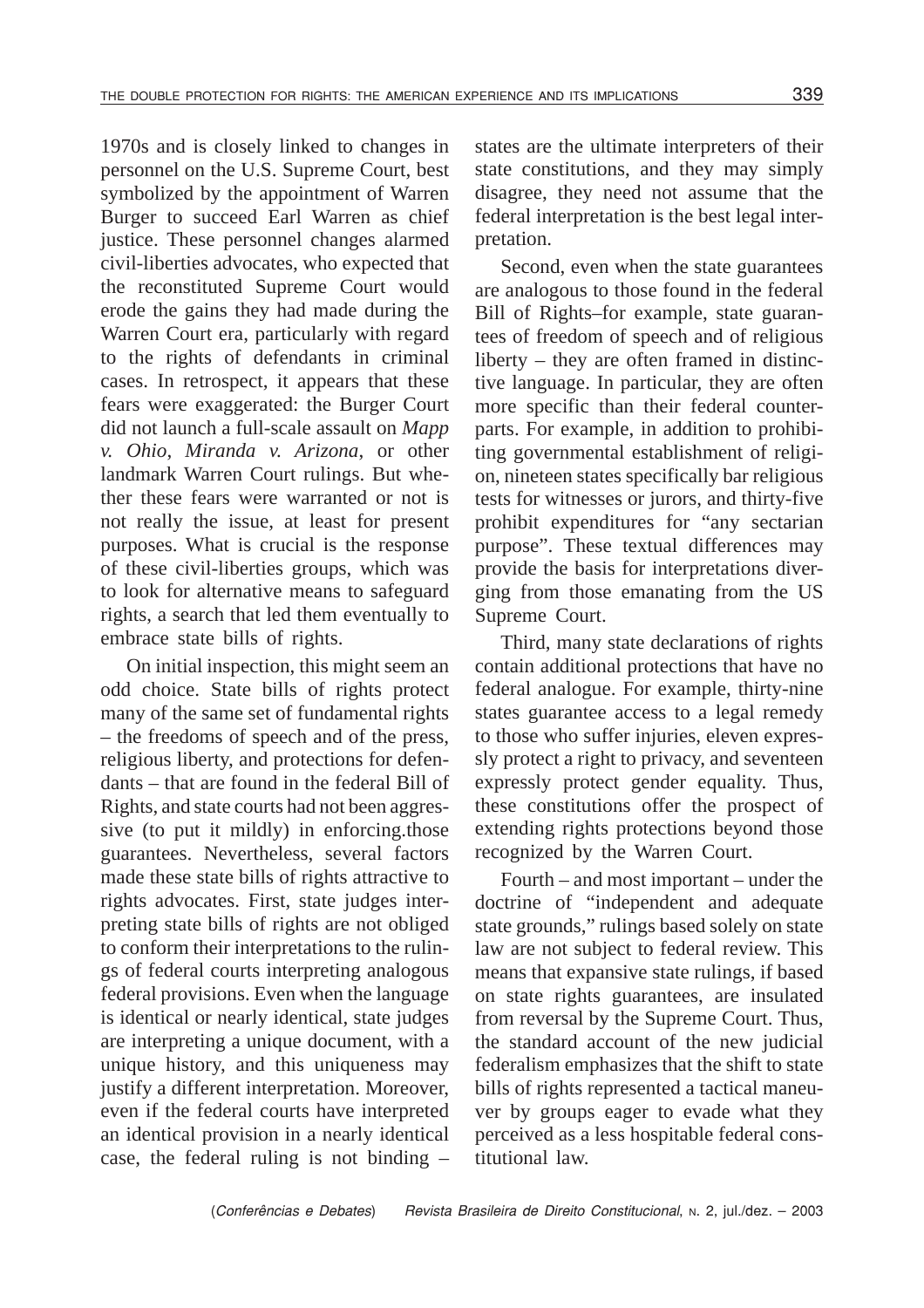This is accurate as far as it goes. But in focusing on the incentives of litigants to rely on state constitutional guarantees, it ignores an important question: when litigants first advanced state constitutional arguments, why were state supreme courts receptive to those arguments? After all, historically state judges have been far less aggressive than their federal counterparts in initiating legal change, and until the advent of the new judicial federalism, their contributions to civil-liberties law were minimal. What prompted them to adopt a more rights-protective posture in the 1970s and thereafter, thereby supporting the emergence of the new judicial federalism?

The answer to those questions, I believe, lies in the recognition that state constitutional interpretation in the United States occurs in the context of – and is influenced by – a broader American legal tradition. Part of this tradition involves standards of appropriate judicial practice, which are best understood as prescribing a

range of legitimate interpretive strategies rather than rigid rules governing judicial practice. These standards also change over time; and justices of state supreme courts, like their federal counterparts, both participate in creating those standards and respond to them. As judges become educated as to the prevailing standards, these standards affect how they approach their work. Thus most state supreme court justices, I suspect, have learned how to interpret their state constitutions by watching how other courts (both federal and state) interpret their own constitutions. Litigants have also played a role here, of course, providing the opportunity for state constitutional interpretation by ensuring that appropriate claims and arguments, pioneered in other judicial arenas, are brought before the supreme courts of their states.

emergence of the new judicial federalism. When state supreme courts began to give broad readings to their state guarantees of rights in the 1970s, they were willing to do so because they had reason to believe that such a course was legitimate. For in interpreting the federal Bill of Rights, the U.S. Supreme Court under Chief Justice Earl Warren had supplied a model as to how a court should approach the interpretation of rights guarantees. Indeed, as one state supreme court justice has put it: "When I was in law school, [Justices] Warren and Brennan were my heroes." This also helps explain why state supreme courts did not develop civil-liberties law during the nineteenth and early twentieth centuries. Although the existence of state constitutional guarantees and the absence of federal involvement appeared to afford an opportunity for state judicial initiatives, these were necessary but not sufficient conditions. What was missing was a model of how state supreme courts could develop a civilliberties jurisprudence. Because Americans had not come to rely on courts to vindicate civil liberties, state supreme courts throughout the nineteenth and early twentieth centuries gained little experience in interpreting civil-liberties guarantees–few cases were brought to them. Nor could they during that period look to federal courts for guidance in interpreting their constitutional protections. The federal courts likewise decided few civil-liberties cases during this era, and their rulings often revealed little sympathy for rights claimants. Only when circumstances brought a combination of state constitutional arguments, plus an example of how a court might develop its state's constitutional guarantees, could a state civil-liberties jurisprudence emerge. Thus, when the appointment of Chief Jus-

Now consider how this relates to the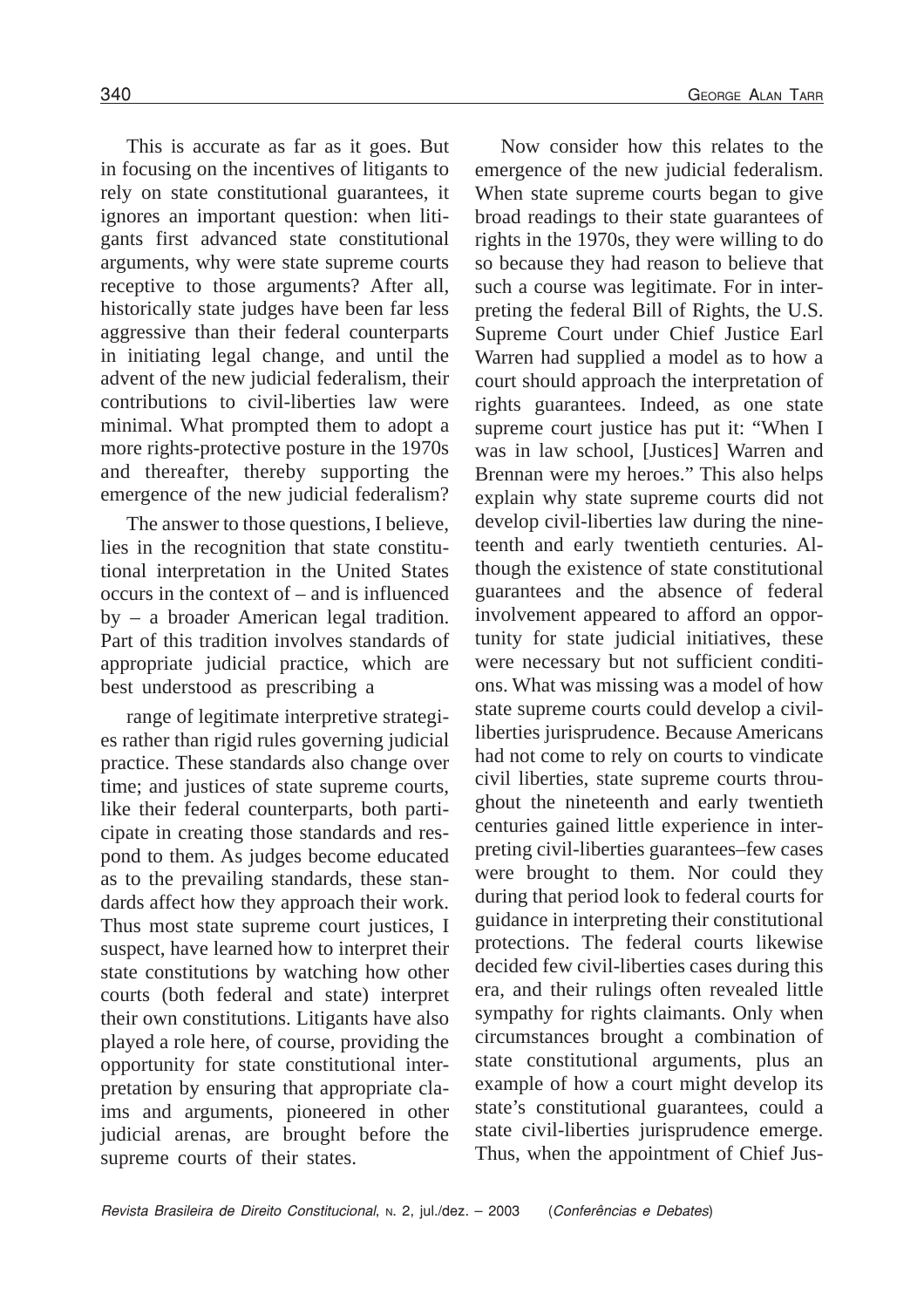tice Warren Burger encouraged civil-liberties litigants to look elsewhere for redress, the experience of the preceding decades had laid the foundation for the development of state civil-liberties law.

Some rather ironic conclusions follow from this argument. First, although the activism of the Warren Court has often been portrayed as detrimental to federalism, my argument suggests that this activism was a necessary condition for state supreme courts becoming actively involved in protecting civil liberties. The protection of civil liberties is not a zero-sum game, in which increased activity by one set of courts necessitates decreased activity by the other. Rather, the relationship between the federal and state judiciaries in the US involves a sharing of responsibility and a process of mutual learning, such that a change in orientation by one set of courts tends over time to be reflected in the other set of courts as well.

This leads to a second conclusion. Although the new judicial federalism rests on the doctrine of independent and adequate state grounds, the actual independence of state courts from federal law is far from complete. This is reflected in the wholesale transfer of doctrinal categories, such as "compelling state interest" and "suspect classifications," from federal to state constitutional law. Moreover, even as state supreme courts base their rulings on their own state constitutions, on independent and adequate state grounds, their approach to the interpretation of those grounds has been heavily influenced by the U.S. Supreme Court's approach to interpreting the federal Bill of Rights. I want to emphasize that this is not a criticism of state courts, merely a description reflecting the fact that there is a common American legal culture on which all courts draw.

If one switches the focus from the development of the new judicial federalism to its status today, two things stand out. First, the new judicial federalism is no longer new or controversial. In saying this, I do not deny that specific decisions based on state bills of rights continue to excite controversy and sometimes are even overturned by state constitutional amendments. Yet it is important to recognize what is–and what is not – at stake in these situations. The dispute typically concerns whether the state supreme court has properly interpreted the state constitution, not whether it was appropriate for it to consult the state constitution or to enforce its guarantees. The question in the American states is no longer whether the independent interpretation of state constitutions is legitimate–that is simply taken for granted – but rather whether particular interpretations of those constitutions are legally defensible.

Second, the new-judicial-federalism agenda of state supreme courts is no longer driven primarily by the rulings of the US Supreme Court. As I noted earlier, the new judicial federalism originated in reaction to the rulings–or anticipated rulings – of the Burger Court, particularly in the criminal justice area, and the majority of early rulings under the new judicial federalism involved the rights of defendants. Other early state constitutional rulings involved the reform of public school finance, which itself became a state constitutional issue after the US Supreme Court in *San Antonio Independent School District v. Rodriguez* foreclosed consideration of the issue under the federal Constitution. State civil-liberties law thus began as a fall-back position, a second-best approach, when the preferred approach of federal constitutional protection was unavailable. And the state constitutional agenda was largely determined,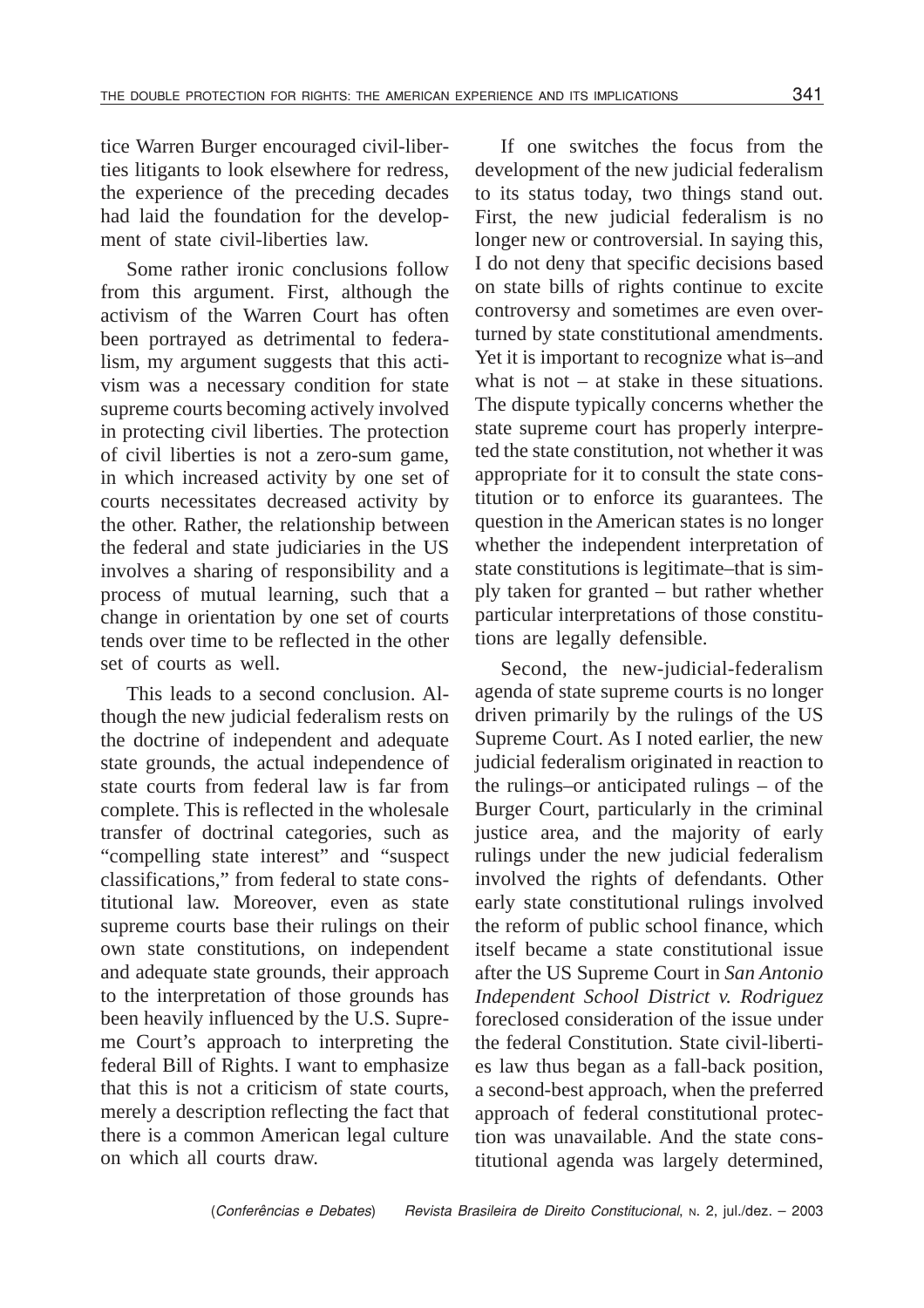ironically enough, by the adverse decisions of the US Supreme Court.

But in more recent years, important state constitutional issues have arisen that do not reflect disappointment about the decisions emanating from the nation's capital. Let me highlight two of these issues. The first involves gay rights – more specifically the right of gay and lesbian couples to marry. This issue has never been specifically addressed by the US Supreme Court, and indeed, the Supreme Court has until recently had little to say about the rights of homosexuals. However, state courts, relying on state constitutions, have weighed in on the issue. In 1993 the Hawaii Supreme Court ruled that denying marriage licenses to gay and lesbian couples violated the state constitution. Five years later, an Alaska court concluded that marriage was a fundamental right and that barring samesex marriages amounted to sex discrimination in violation of the Alaska Constitution. And in 1999 the Vermont Supreme Court ruled that the state constitution guaranteed gay and lesbian couples the same legal rights and benefits of marriage enjoyed by heterosexual couples, and it ordered the Vermont Legislature to craft a law that would satisfy the ruling, either by legalizing gay marriage or by creating an equivalent partnership structure. A direct challenge to a ban on gay marriage is currently making its way through the Massachusetts courts.

Another emerging area in state constitutional law, likewise one in which federal courts have played little role, involves the intersection of constitutional law and tort law. Within the US, business interests, insurance companies, and the medical profession have long complained that tort-law legal doctrines unduly favor plaintiffs, and that juries in tort cases, especially when

those cases pit ordinary citizens against large corporations, tend to award compensatory and punitive damages that are arbitrary and excessive. Whatever the validity of those charges, they have received a sympathetic hearing from state legislators, who have enacted so-called tort-reform statutes designed to shift the balance of power between plaintiffs and defendants. Among the provisions found in these tortreform statutes are limits on joint and several liability, caps on punitive damages, and statutes of repose that set a time limit on manufacturers' liability for injuries caused by their defective products. The plaintiffs' bar has challenged several of these statutes, claiming that they violate various state constitutional guarantees, including the right to a jury trial and the right to redress of grievances. In several states – including Illinois, Ohio, and Oregon – these constitutional challenges have succeeded. However, the issue is far from decided–new reform statutes are likely to spawn new litigation. Indeed, the plaintiffs' and defendants' bars are likely to contest the issue of tort reform throughout the country, in state after state, both in cases before state supreme courts and in judicial elections that will determine the composition of the courts deciding these constitutional disputes. It seems likely that this will be the salient state constitutional issue of first decade of the  $21<sup>st</sup>$  century, and it is one that has emerged altogether independently of the rulings of the US Supreme Court.

The states' experience with regard to same-sex marriages and tort reform points out another key feature of how the new judicial federalism operates, namely, that it is intimately bound up with the political process in the states. The federal Constitution is difficult to amend, and on only five occasions has it been altered to overturn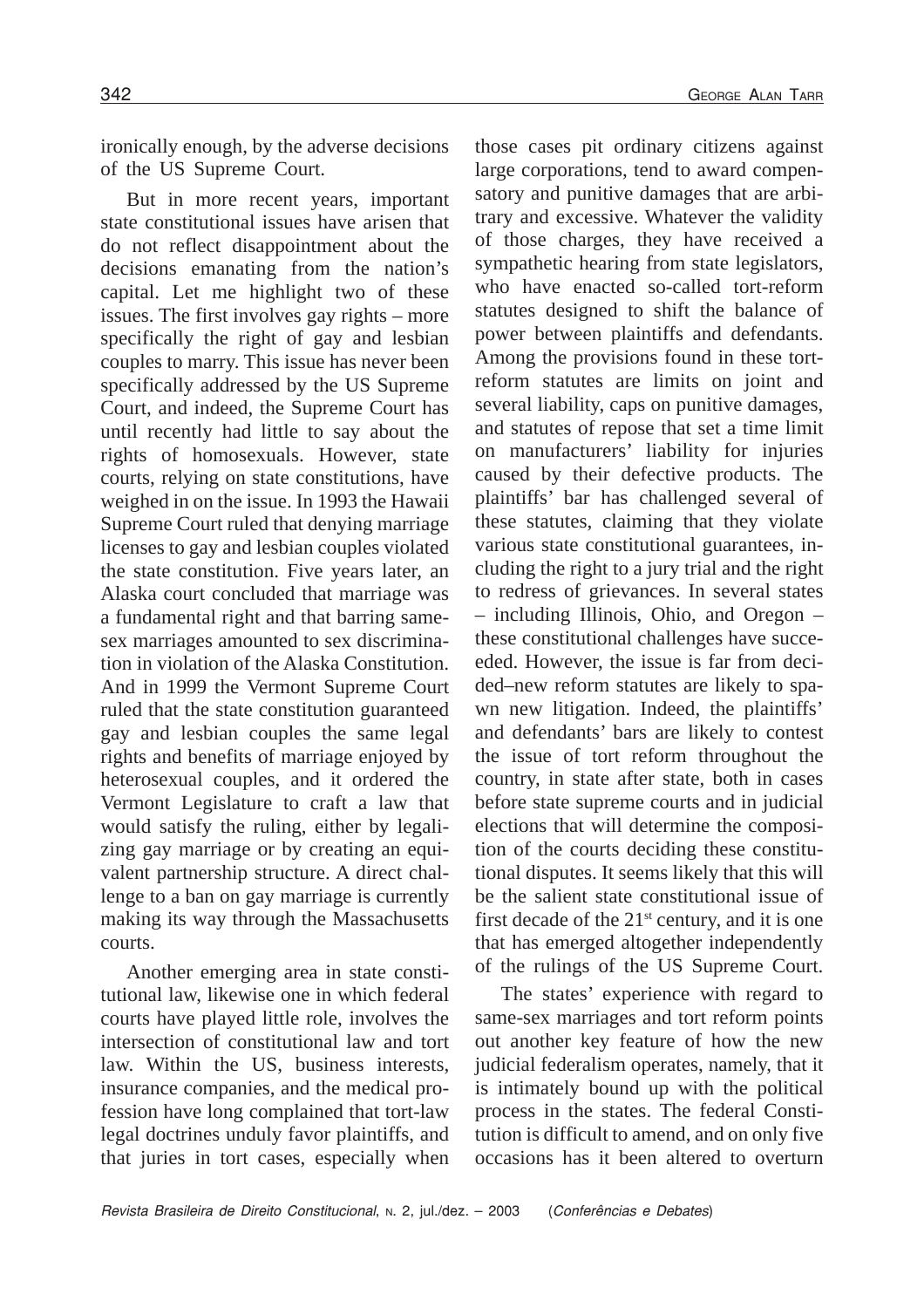Supreme Court rulings. In contrast, state constitutions are relatively easy to amend, and voters are not at all reluctant to change their constitutions, even their state declarations of rights, in order to overrule judicial decisions with which they disagree. Hawaii and Alaska did so with regard to gay marriage, adopting amendments confirming that marriage was confined to heterosexual couples. Nor are voters bashful about removing judges who render unpopular decisions, a real possibility in states that either elect their judges or require periodic popular review of their performance in office. Controversial state constitutional rulings may thus start, rather than conclude constitutional debates, and the participants in those debates are likely to include legislators, interest groups, and ordinary citizens, as well as judges. Some view this as a negative, but I disagree. I think the involvement of the populace in constitutional debate is a particularly attractive feature of the system of dual protection of rights that has developed in the US.

Let me summarize to this point. From a theoretical perspective, under the American system of rights protection, the federal government provides the base, the constitutional minimum, ensuring the protection of fundamental (universal) rights, while state protections build upon that base, providing whatever additional protections the citizens of the state deem appropriate. From the institutional perspective, the logic is slightly different. The initial responsibility for protecting rights often rests with the states, both their political branches and their courts. Federal intervention usually occurs as a result of litigation, when the states have failed to meet their responsibilities.

The key question remains: does the system of dual protection that I have described make sense for other federal systems? One should be cautious about transplanting practices and institutions from one cultural and historical context to another. Nevertheless, let me offer some thoughts.

Whether it makes sense to allow states a role in defining and protecting rights beyond the federal minimum may depend, at least in part, on how one expects that this power will be exercised. The experience of the US may offer some clues. First of all, states may be expected to enshrine guarantees that reflect changes in political perspective that have occurred since the time the federal bill of rights was written. For example, the US Constitution does not expressly recognize positive rights – such as rights to housing, to medical care, and the like – and the Supreme Court has rejected claims that such rights are implicit in the document. This absence of positive rights may reflect the emphasis on "negative rights" (protections against government intrusions) in the late  $18<sup>th</sup>$  century, at the time the federal Bill of Rights was adopted, or perhaps federalism concerns. Whatever the reason, the absence of protections for positive rights has created an opportunity for state constitution-makers. Most state constitutions are more recent than the federal Constitution, and many include positive rights. During the late nineteenth century, as public education emerged as the most important state responsibility, most state constitutions imposed a duty on state government to provide a quality education to all children (which has readily translated into a right to a quality education). During the 1930s, the era of the Great Depression, NY introduced a right to housing and a right to welfare, and during the 1940s NJ instituted a right of collective bargaining. More recently,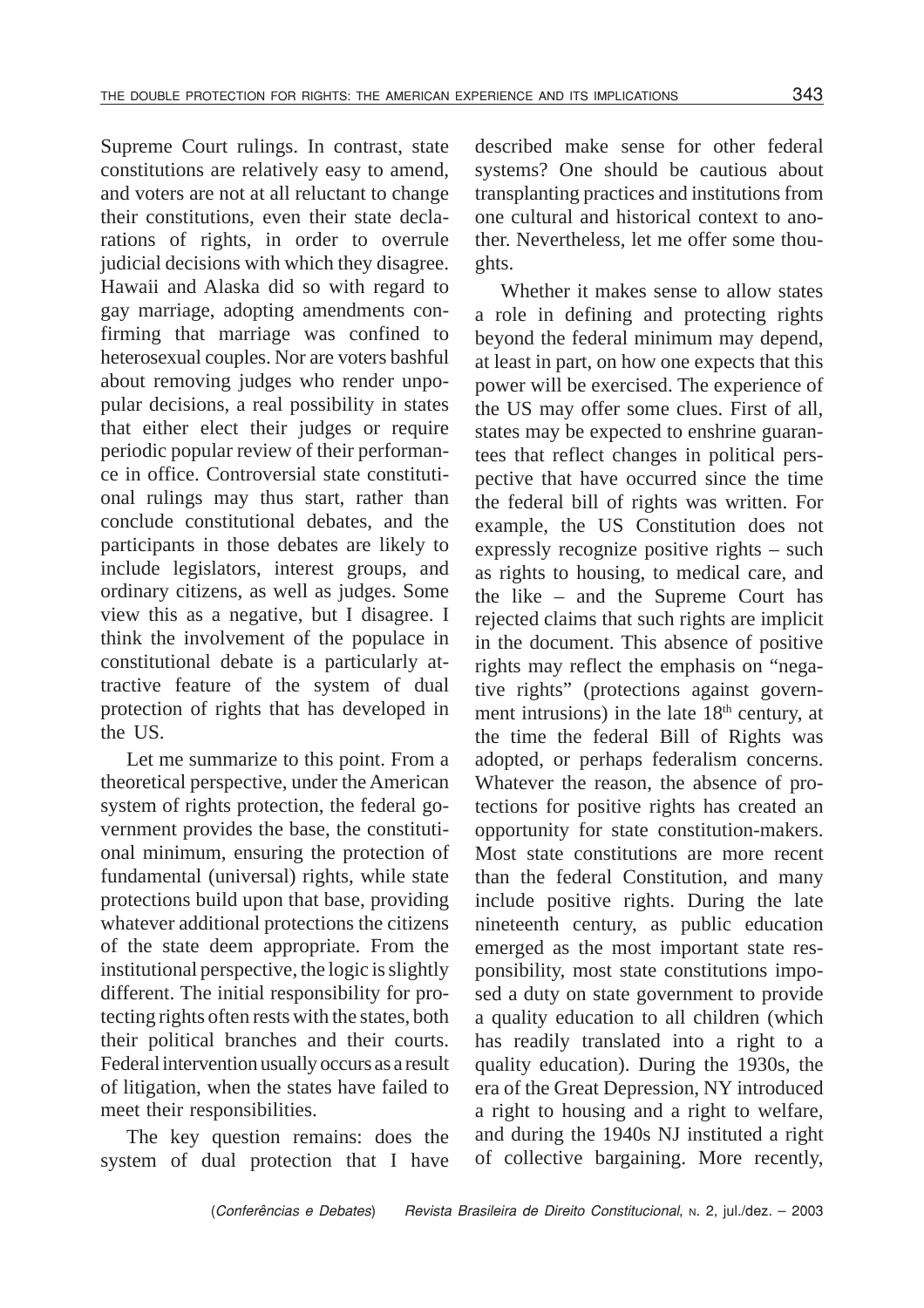several states have added guarantees of a right to a clean environment to their constitutions.

States may also be expected to include in their bills of rights protections reflecting values that are dominant in the particular state, even if those values are not accepted nationwide. For example, the federal Constitution prohibits cruel and unusual punishments, but some states have gone further, either banning the death penalty or, in the case of Utah, requiring that those imprisoned "not be treated with unnecessary rigor." Other states have gone the other direction, including provisions emphasizing that they retain the right to impose the death penalty. The system of dual protection has thus assisted in accommodating differences in fundamental values.

States may also be expected to include additional rights guarantees because of distinctive features of the state population. The US Constitution does not directly address the rights of groups, but these rights do find some recognition in state constitutions, particularly in states with concentrations of ethnic or religious or racial groups. Thus, New Mexico protects the language rights of Hispanics, Montana the cultural heritage of American Indians, and Hawaii has an entire article addressed to the cultural concerns of its native population. Protections such as these show the advantages of a system of dual protection of rights. Such provisions reflect the distinctive concerns of particular states, something that could not readily be recognized at the federal level but can gain recognition and protection within specific states.

Finally, states may also be expected to include in their bills of rights guarantees not found in the federal Constitution that reflect particular concerns within the state. For example, California has included a right to safe schools and a right to fish on public lands; and Montana a right of access to public meetings and public records.

In deciding whether a double protection makes sense, one might also wish to consider whether it fosters federal values. I would argue that it does. Federalism is designed to encourage pluralism and diversity, and allowing states to define what rights beyond the federal minimum they wish to protect recognizes pluralism and encourages diversity.

Federalism is also designed to encourage experimentation within the states, and the experience of the US with dual protection of rights suggests that it fosters such experimentation. On the judicial level, state courts may feel free to interpret state constitutions as providing greater protection for rights than is available under the federal Constitution because they know that their rulings will have effect only within the borders of the state. The US Supreme Court refused to strike down reliance on the property tax to finance public education, even though this resulted in unequal funding for schools in poor areas, because of concerns about federalism, about major federal involvement in an area traditionally the responsibility of state and local governments. Because they are not affected by such federalism concerns, state courts have felt free to assess the constitutionality of state funding schemes, and in many instances they have required state governments to remedy inequities.

More generally, one can note that in the US most initiatives relating to individual rights were pioneered by individual states, not by the federal government. For example, it was the state of Vermont that first outlawed slavery, the state of Wisconsin that initiated unemployment insurance in the US, the state of Massachusetts that first